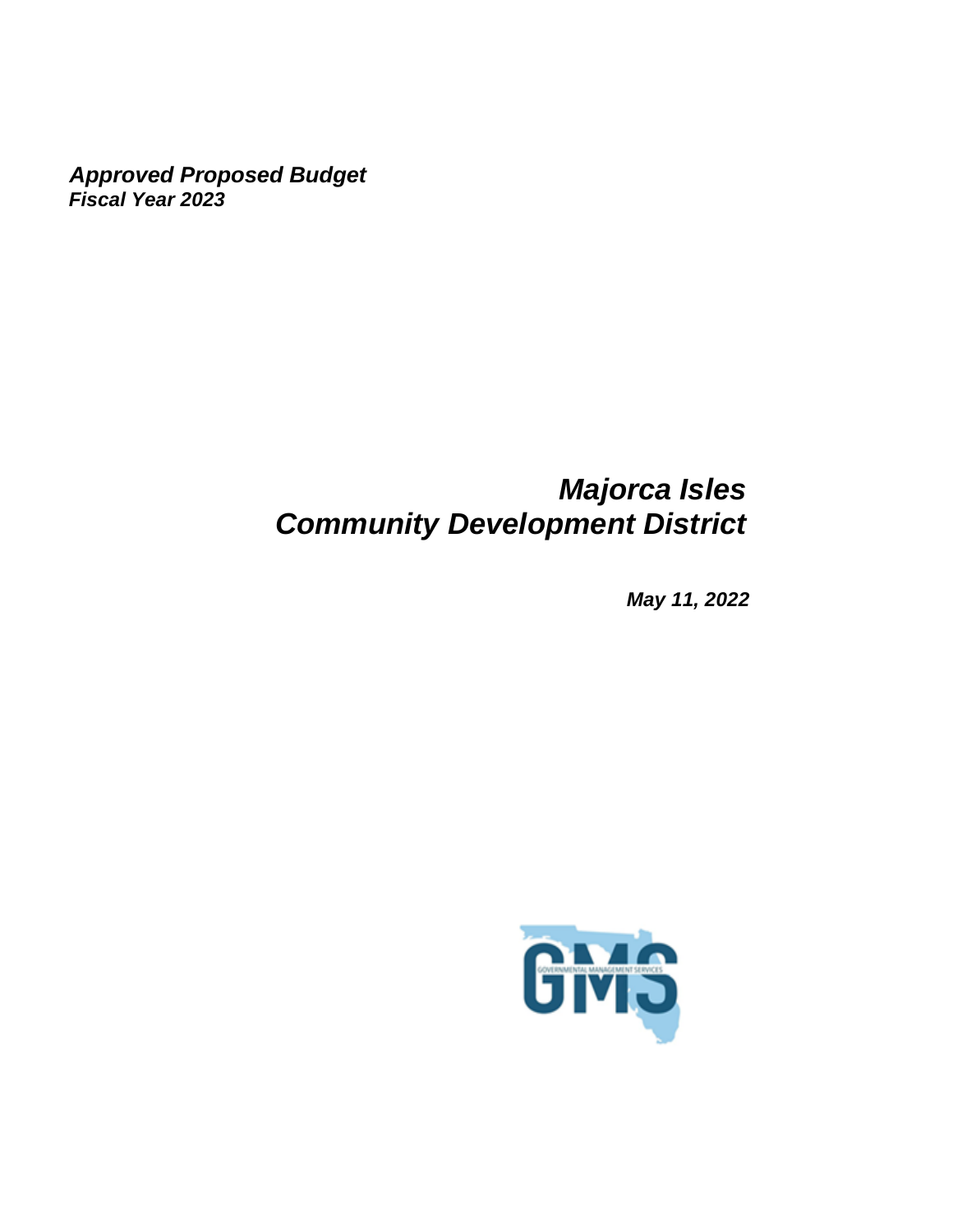# **Majorca Isles Community Development District**

# *TABLE OF CONTENTS*

**General Fund** Budget Page 1 Budget Narrative

Debt Service Fund

Budget<br>
Amortization Schedule<br>
Page 6 Amortization Schedule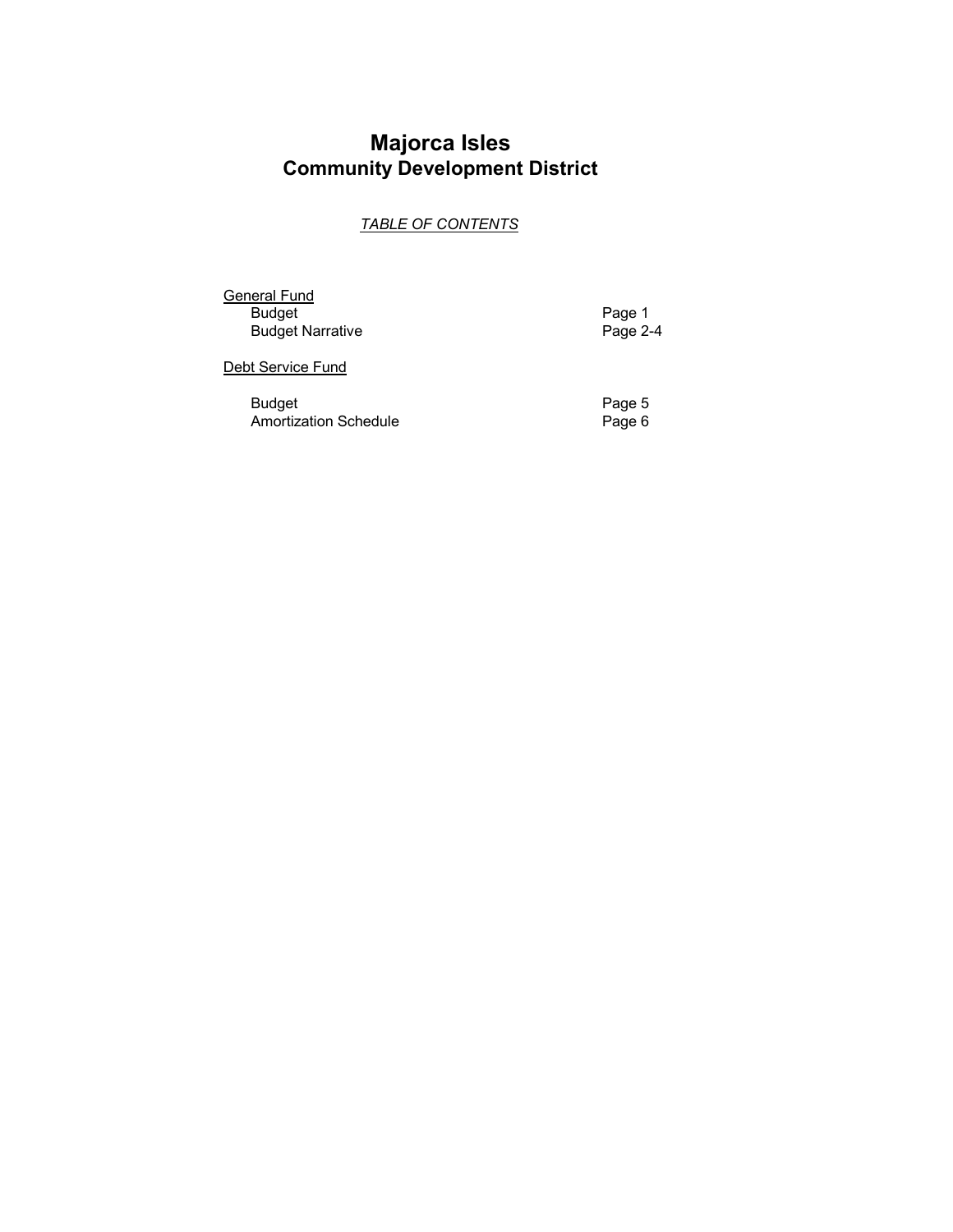# **Majorca Isles**

**Community Development District General Fund**

| <b>Description</b>                                | Adopted<br><b>Budget</b><br>FY 2022 | <b>Actual</b><br><b>Thru</b><br>3/31/2022 | Projected<br><b>Next</b><br><b>6 Months</b> | <b>Total</b><br>Projected<br>9/30/2022 | Proposed<br><b>Budget</b><br>FY 2023 |
|---------------------------------------------------|-------------------------------------|-------------------------------------------|---------------------------------------------|----------------------------------------|--------------------------------------|
| <b>Revenues</b>                                   |                                     |                                           |                                             |                                        |                                      |
| <b>Maintenance Assessments</b><br>Interest Income | \$174,898<br>\$0                    | \$165,793<br>\$184                        | \$9,832<br>\$130                            | \$175,625<br>\$314                     | \$174,898<br>\$0                     |
| <b>TOTAL REVENUES</b>                             | \$174,898                           | \$165,976                                 | \$9,962                                     | \$175,938                              | \$174,898                            |
| <b>Expenditures</b>                               |                                     |                                           |                                             |                                        |                                      |
| Administrative                                    |                                     |                                           |                                             |                                        |                                      |
| <b>Supervisor Fees</b>                            | \$12,000                            | \$2,400                                   | \$6,000                                     | \$8,400                                | \$12,000                             |
| <b>FICA Expense</b>                               | \$918                               | \$184                                     | \$459                                       | \$643                                  | \$918                                |
| <b>Engineering Fees</b>                           | \$5,000                             | \$4,426                                   | \$574                                       | \$5,000                                | \$5,000                              |
| <b>Dissemination Agent</b>                        | \$5,000                             | \$1,250                                   | \$2,500                                     | \$3,750                                | \$2,500                              |
| <b>Trustee Fees</b>                               | \$7,000                             | \$4,095                                   | \$0                                         | \$4,095                                | \$4,100                              |
| <b>Attorney Fees</b>                              | \$10,000                            | \$3,881                                   | \$6,119                                     | \$10,000                               | \$10,000                             |
| Arbitrage Rebate                                  | \$600                               | \$0                                       | \$600                                       | \$600                                  | \$600                                |
| <b>Annual Audit</b>                               | \$8,000                             | \$0                                       | \$8,000                                     | \$8,000                                | \$8,200                              |
| <b>Management Fees</b>                            | \$45,000                            | \$22,500                                  | \$22,500                                    | \$45,000                               | \$45,000                             |
| <b>Computer Time</b>                              | \$1,000                             | \$500                                     | \$500                                       | \$1,000                                | \$1,000                              |
| Telephone                                         | \$150                               | \$0                                       | \$150                                       | \$150                                  | \$150                                |
| Travel & Per Diem                                 | \$1,200                             | \$0                                       | \$1,200                                     | \$1,200                                | \$1,200                              |
|                                                   |                                     |                                           |                                             |                                        |                                      |
| Postage                                           | \$100                               | \$110                                     | \$221                                       | \$331                                  | \$300                                |
| Printing and Binding                              | \$1,200                             | \$257                                     | \$943                                       | \$1,200                                | \$1,200                              |
| <b>General Liability Insurance</b>                | \$10,190                            | \$9,588                                   | \$0                                         | \$9,588                                | \$10,547                             |
| Legal Advertising                                 | \$1,000                             | \$451                                     | \$549                                       | \$1,000                                | \$1,000                              |
| <b>Other Current Charges</b>                      | \$1,440                             | \$361                                     | \$722                                       | \$1,083                                | \$1,000                              |
| <b>Bank Charges</b>                               | \$825                               | \$375                                     | \$751                                       | \$1,126                                | \$900                                |
| Website Compliance                                | \$1,500                             | \$750                                     | \$750                                       | \$1,500                                | \$1,500                              |
| <b>Office Supplies</b>                            | \$600                               | \$0                                       | \$600                                       | \$600                                  | \$600                                |
| Dues, Licenses and Subscription                   | \$175                               | \$175                                     | \$0                                         | \$175                                  | \$175                                |
| <b>TOTAL ADMINISTRATIVE</b>                       | $\overline{$}112,898$               | \$51,302                                  | 553,138                                     | $\sqrt{$104,440}$                      | \$107,890                            |
| Field                                             |                                     |                                           |                                             |                                        |                                      |
| Miami Gardens Monitoring Fee                      | \$2,000                             | \$0                                       | \$2,000                                     | \$2,000                                | \$2,000                              |
| Landscape Service                                 | \$16,200                            | \$4,855                                   | \$4,830                                     | \$9,685                                | \$7,560                              |
| Irrigation Repair and Maintenance                 | \$2,000                             | \$1,049                                   | \$1,600                                     | \$2,649                                | \$4,800                              |
| <b>Plant Replacement</b>                          | \$15,000                            | \$7,650                                   | \$7,350                                     | \$15,000                               | \$15,000                             |
| Repair and Maintenance                            | \$8,000                             | \$3,600                                   | \$19,764                                    | \$23,364                               | \$14,648                             |
| <b>Rust Prevention</b>                            | \$3,540                             | \$2,360                                   | \$1,180                                     | \$3,540                                | \$3,540                              |
| Street/Median Cleaning                            | \$0                                 | \$0                                       | \$0                                         | \$0                                    | \$7,200                              |
| Janitorial Service                                | \$3,000                             | \$0                                       | \$3,000                                     | \$3,000                                | \$0                                  |
| Storm Water Drainage                              | \$10,000                            | \$0                                       | \$10,000                                    | \$10,000                               | \$10,000                             |
| <b>Holiday Decoration</b>                         | \$2,260                             | \$0                                       | \$2,260                                     | \$2,260                                | \$2,260                              |
| <b>TOTAL FIELD</b>                                | \$62,000                            | \$19,514                                  | \$51,984                                    | \$71,498                               | \$67,008                             |
| <b>TOTAL EXPENDITURES</b>                         | \$174,898                           | \$70,816                                  | \$105,122                                   | \$175,938                              | \$174,898                            |
| <b>EXCESS REVENUES/(EXPENDITURES)</b>             | \$0                                 | \$95,160                                  | (\$95,160)                                  | \$0                                    | \$0                                  |
|                                                   |                                     |                                           |                                             |                                        |                                      |
|                                                   |                                     |                                           | FY2021                                      | FY2022                                 | FY2023                               |
| <b>Gross Assessment</b>                           |                                     |                                           | \$243,580                                   | \$184,103                              | \$184,103                            |
| Discounts & Collection Fees                       |                                     |                                           | (\$12,179)                                  | (\$9,205)                              | (\$9,205)                            |
| Net Assessment                                    |                                     |                                           | \$231,401                                   | \$174,898                              | \$174,898                            |
| No. of Units                                      |                                     |                                           | 641                                         | 641                                    | 641                                  |
| <b>Gross Per Unit Assessment</b>                  |                                     |                                           | \$380.00                                    | \$287.21                               | \$287.21                             |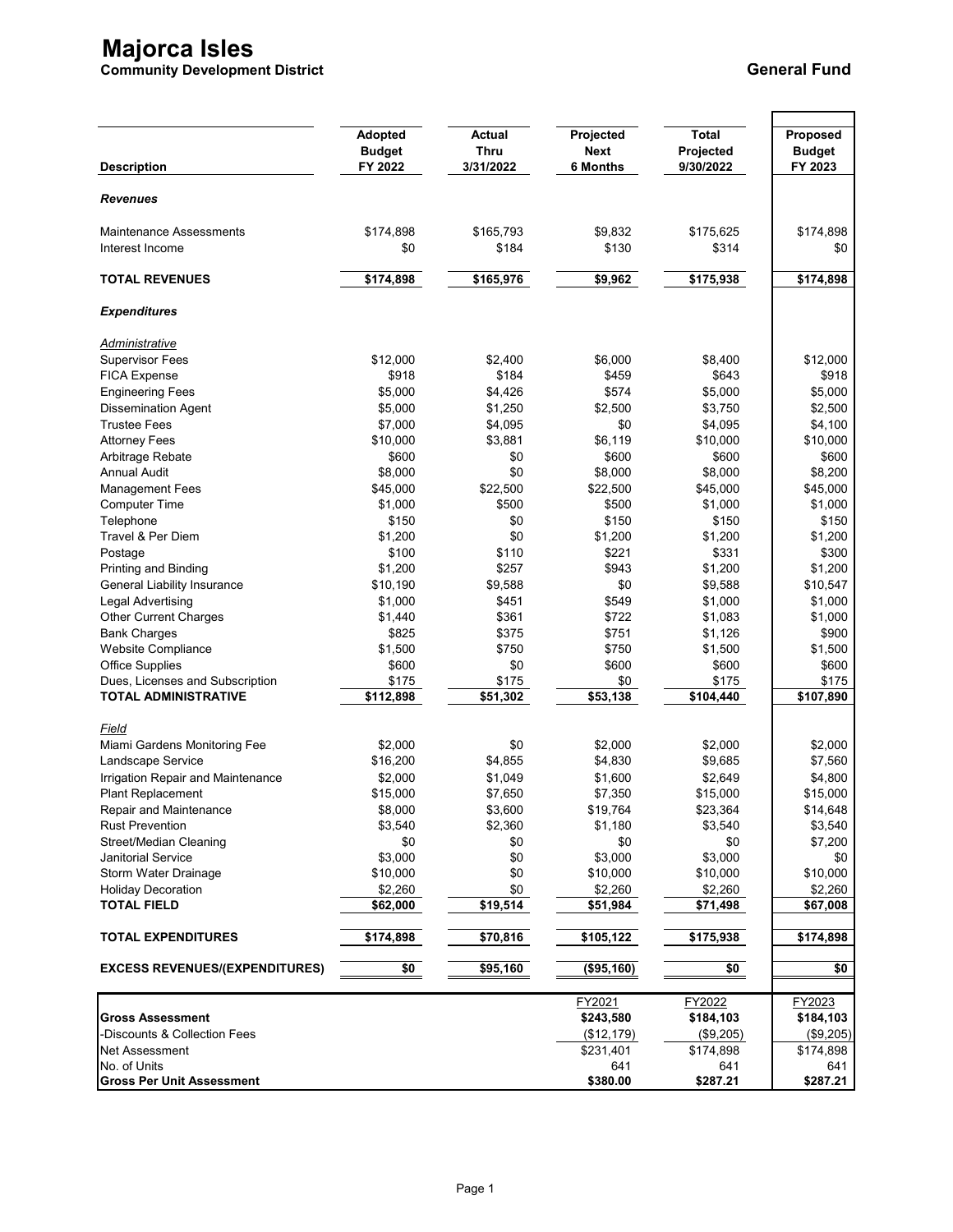### **REVENUES:**

### **Maintenance Assessments**

The District will mail a non-ad-valorem special assessment notice to all taxable property owners within the District to fund the General Operating Expenditures for the fiscal year.

**\_\_\_\_\_\_\_\_\_\_\_\_\_\_\_\_\_\_\_\_\_\_\_\_\_\_\_\_\_\_\_\_\_\_\_\_\_\_\_\_\_\_\_\_\_\_\_\_\_\_\_\_\_\_\_\_\_\_\_\_\_\_\_\_\_\_\_\_\_\_\_\_\_\_\_\_\_\_\_\_\_\_\_\_**

**\_\_\_\_\_\_\_\_\_\_\_\_\_\_\_\_\_\_\_\_\_\_\_\_\_\_\_\_\_\_\_\_\_\_\_\_\_\_\_\_\_\_\_\_\_\_\_\_\_\_\_\_\_\_\_\_\_\_\_\_\_\_\_\_\_\_\_\_\_\_\_\_\_\_\_\_\_\_\_\_\_\_\_\_\_**

#### **Interest Income**

Interest income from investments in State Board of Administration.

#### **EXPENDITURES:**

#### **Administrative:**

#### **Supervisor Fees**

The Florida Statutes allows each board member to receive \$200 per meeting not to exceed \$4,800 in one year. The amount for the fiscal year is based upon all five supervisors attending the estimated 12 annual meetings.

#### **FICA Expenses**

Represents the Employer's share of Social Security.

#### **Engineering Fees**

The District's engineer will be providing general engineering services to the District, i.e., attendance and preparation for monthly board meetings, review invoices, etc.

#### **Dissemination Agent**

The District is required by the Security and Exchange Commission to comply with Rule 15(c)(2)-12(b)(5), which relates to additional reporting requirements for un-rated bond issues.

#### **Trustee Fees**

The District issued Series 2015A Special Assessment Revenue Bonds which are held with a Trustee at US Bank. The amount of the trustee fees is based on the agreement between US Bank and the District.

#### **Attorney Fees**

The District's legal counsel will be providing general legal services to the District, i.e., attendance and preparation for monthly meetings, review operating & maintenance contracts, etc.

#### **Arbitrage Rebate**

The District is required to have an annual arbitrage rebate calculation on the District's Bonds. The District will contract with an independent auditing firm to perform the calculations.

#### **Annual Audit**

The District is required to annually conduct an audit of its financial records by an Independent Certified Public Accounting Firm. The fee is based on similar Community Development Districts and includes the GASB 34 pronouncement.

#### **Management Fees**

The District receives Management, Accounting and Administrative services as part of a Management Agreement with Governmental Management Services – South Florida, LLC. These services are further outlined in Exhibit "A" of the Management Agreement.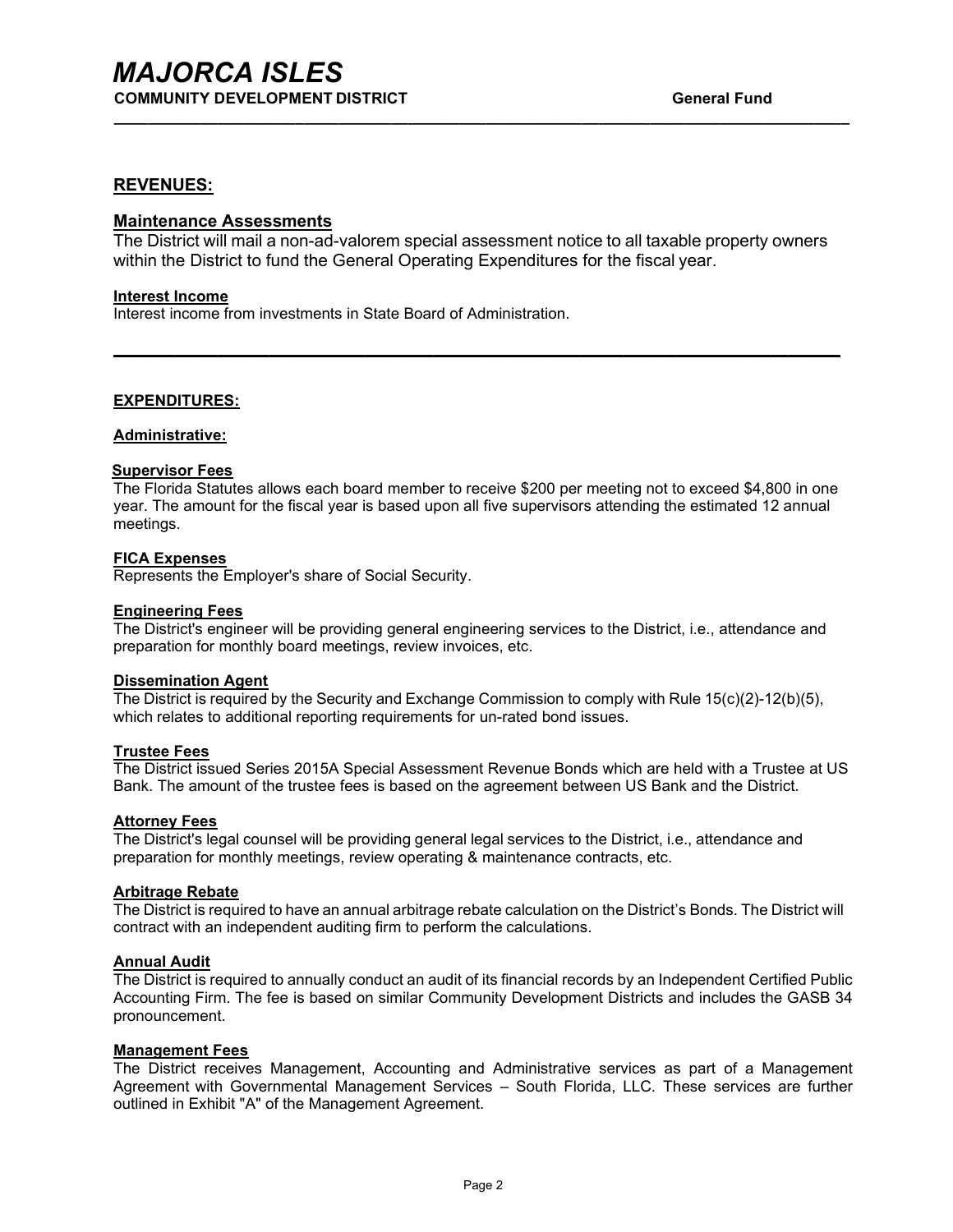#### **Administrative: (continued)**

#### **Computer Time**

The District processes all its financial activities, i.e., accounts payable, financial statements, etc. on a Server which includes remote cloud back up facilities for data redundancy.

**\_\_\_\_\_\_\_\_\_\_\_\_\_\_\_\_\_\_\_\_\_\_\_\_\_\_\_\_\_\_\_\_\_\_\_\_\_\_\_\_\_\_\_\_\_\_\_\_\_\_\_\_\_\_\_\_\_\_\_\_\_\_\_\_\_\_\_\_\_\_\_\_\_\_\_\_\_\_\_\_\_\_\_\_\_**

#### **Telephone**

Telephone and fax machine

#### **Travel & Per Diem**

District Supervisors from time to time are required to travel to meetings on District related business.

#### **Postage**

Mailing of agenda packages, overnight deliveries, correspondence, etc

#### **Printing & Binding**

Printing and Binding agenda packages for board meetings, printing of computerized checks, stationary, envelopes etc.

#### **Insurance Expense**

The District will obtain a General Liability & Public Officials Liability Insurance policy with a firm that specializes in providing insurance coverage to governmental agencies. The amount is based upon similar Community Development Districts.

#### **Legal Advertising**

The District is required to advertise various notices for monthly Board meetings, public hearings etc in a newspaper of general circulation.

#### **Other Current Charges**

Bank charges and any other miscellaneous expenses that incurred during the year.

#### **Bank Charges**

Bank charges Wells Fargo to maintain the checking account.

#### **Website Compliance**

Per Section 189.069 F.S., all Districts must have a website by October 1, 2015 to provide detailed information on the CDD as well as links to useful websites regarding Compliance issues. This website will be maintained by PDMSFIRM, LLC and updated as required by the Statute.

#### **Office Supplies**

Miscellaneous office supplies.

### **Dues, Licenses & Subscriptions**

The District is required to pay an annual fee to the Department of Economic Opportunity for \$175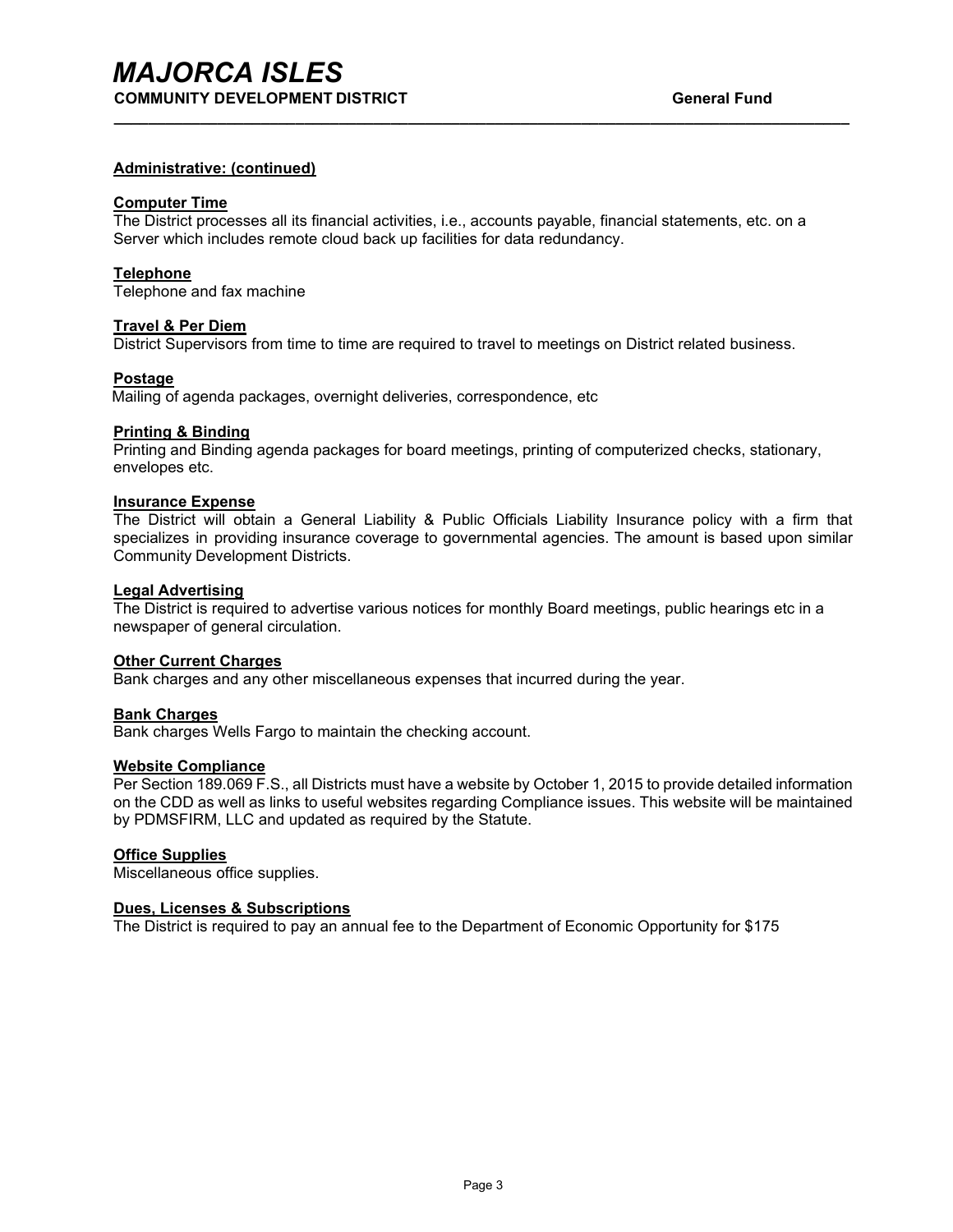# *MAJORCA ISLES* **COMMUNITY DEVELOPMENT DISTRICT COMMUNITY DEVELOPMENT DISTRICT**

### **FIELD**

## **Miami Gardens Monitoring Fee**

The City Council for the City of Miami Gardens imposes an annual monitoring fee for each Community Development District that is located wholly within the boundaries of the City of Miami Gardens, in the amount of \$1,000 per Community Development District, or \$10.00 per residential unit, whichever is greater.

**\_\_\_\_\_\_\_\_\_\_\_\_\_\_\_\_\_\_\_\_\_\_\_\_\_\_\_\_\_\_\_\_\_\_\_\_\_\_\_\_\_\_\_\_\_\_\_\_\_\_\_\_\_\_\_\_\_\_\_\_\_\_\_\_\_\_\_\_\_\_\_\_\_\_\_\_\_\_\_\_\_\_\_\_\_**

#### **Landscape Service**

Landscaping service 13<sup>th</sup> CT Right of Way Majorca East of ROW and Walden West of ROW and 14<sup>th</sup> Place corridor - 1200 linear feet of grass and trimming Clusia hedges.

#### **Irrigation Repair and Maintenance**

Represent wet check services for Walden Park and repairs.

#### **Plant Replacement**

Plant replacement within the district boundary.

#### **Repair and Maintenance**

Represents any repairs and maintenance within the district boundary.

#### **Rust Prevention**

Represents chemical for rest prevention.

#### **Street/Median Cleaning**

Represents cleaning of median on 13<sup>th</sup> CT Right of Way.

#### **Storm water Drainage**

Storm Drain Cleaning for all Storm Drains throughout the District

#### **Holiday Decoration**

Represents holiday decoration within district boundary.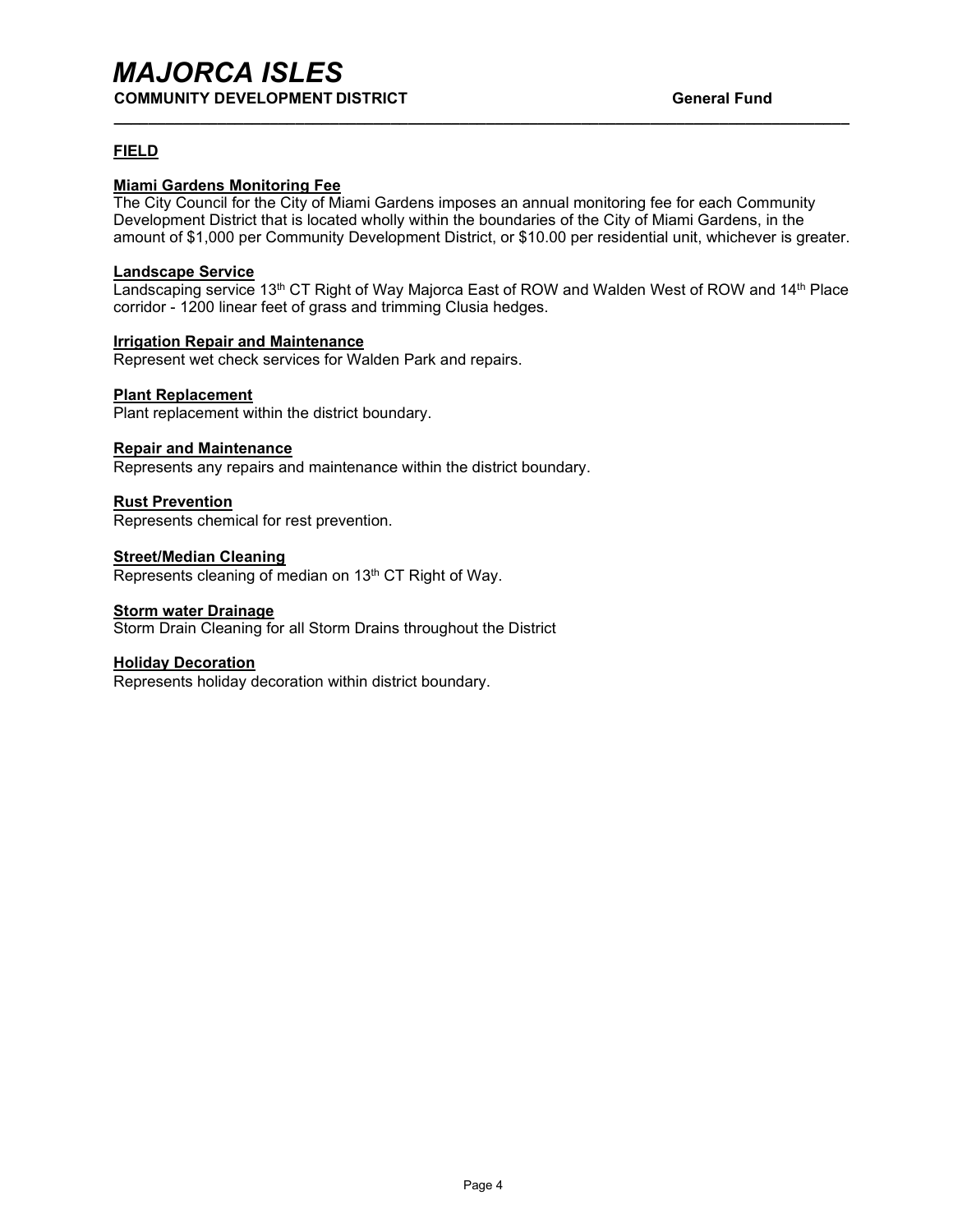# **Majorca Isles**

|                                                | Adopted       | <b>Actual</b> | Projected       | <b>Total</b> | Proposed      |
|------------------------------------------------|---------------|---------------|-----------------|--------------|---------------|
|                                                | <b>Budget</b> | <b>Thru</b>   | <b>Next</b>     | Projected    | <b>Budget</b> |
| <b>Description</b>                             | FY 2022       | 3/31/2022     | <b>6 Months</b> | 9/30/2022    | FY 2023       |
| <b>Revenues</b>                                |               |               |                 |              |               |
| Special Assessments - A Bonds                  | \$461,471     | \$437,394     | \$25,942        | \$463,336    | \$461,471     |
| Interest Income                                | \$0           | \$19          | \$15            | \$34         | \$0           |
| Carry Forward Surplus <sup>(1)</sup>           | \$247,677     | \$247,736     | \$0             | \$247,736    | \$258,232     |
| <b>TOTAL REVENUES</b>                          | \$709,148     | \$685,149     | \$25,957        | \$711,106    | \$719,703     |
| <b>Expenditures</b>                            |               |               |                 |              |               |
| Series 2015                                    |               |               |                 |              |               |
| <b>Interest - 11/01</b>                        | \$166,491     | \$166,491     | \$0             | \$166,491    | \$163,491     |
| Interest - 05/01                               | \$166.491     | \$0           | \$166.491       | \$166.491    | \$163,491     |
| Principal - 05/01                              | \$120,000     | \$0           | \$120,000       | \$120,000    | \$125,000     |
| <b>TOTAL EXPENDITURES</b>                      | \$452,981     | \$166,491     | \$286,491       | \$452,981    | \$451,981     |
| <b>Other Financing Sources/(Uses)</b>          |               |               |                 |              |               |
| Interfund Transfer In (Out)                    | \$0           | \$93          | \$15            | \$108        | \$0           |
| <b>TOTAL OTHER FINANCING</b><br>SOURCES/(USES) | \$0           | \$93          | \$15            | \$108        | \$0           |
| <b>Excess Revenue</b>                          | \$256,166     | \$518,751     | (\$260,519)     | \$258,232    | \$267,722     |

 $(1)$  Carry forward surplus is net of the reserve requirement

Interest Expense 2015A 11/1/23

\$160,366 \$160,366

| Parcel                                | <b>Unity Count</b> | <b>Gross Annual</b><br><b>Assessments</b> | <b>Total</b><br>\$43,342 |  |
|---------------------------------------|--------------------|-------------------------------------------|--------------------------|--|
| Single Family                         | 51                 | 849.84                                    |                          |  |
| Townhome                              | 590                | 749.86                                    | \$442,417                |  |
| Total                                 | 641                |                                           | \$485,759                |  |
| <b>Gross Assessments</b>              |                    |                                           | \$485,759                |  |
| Minus collection fees & Discount (5%) |                    |                                           | \$24,288                 |  |
| Net Assessment                        |                    |                                           | \$461,471                |  |

(1) Carry forward Surplus is net of the serve requirement